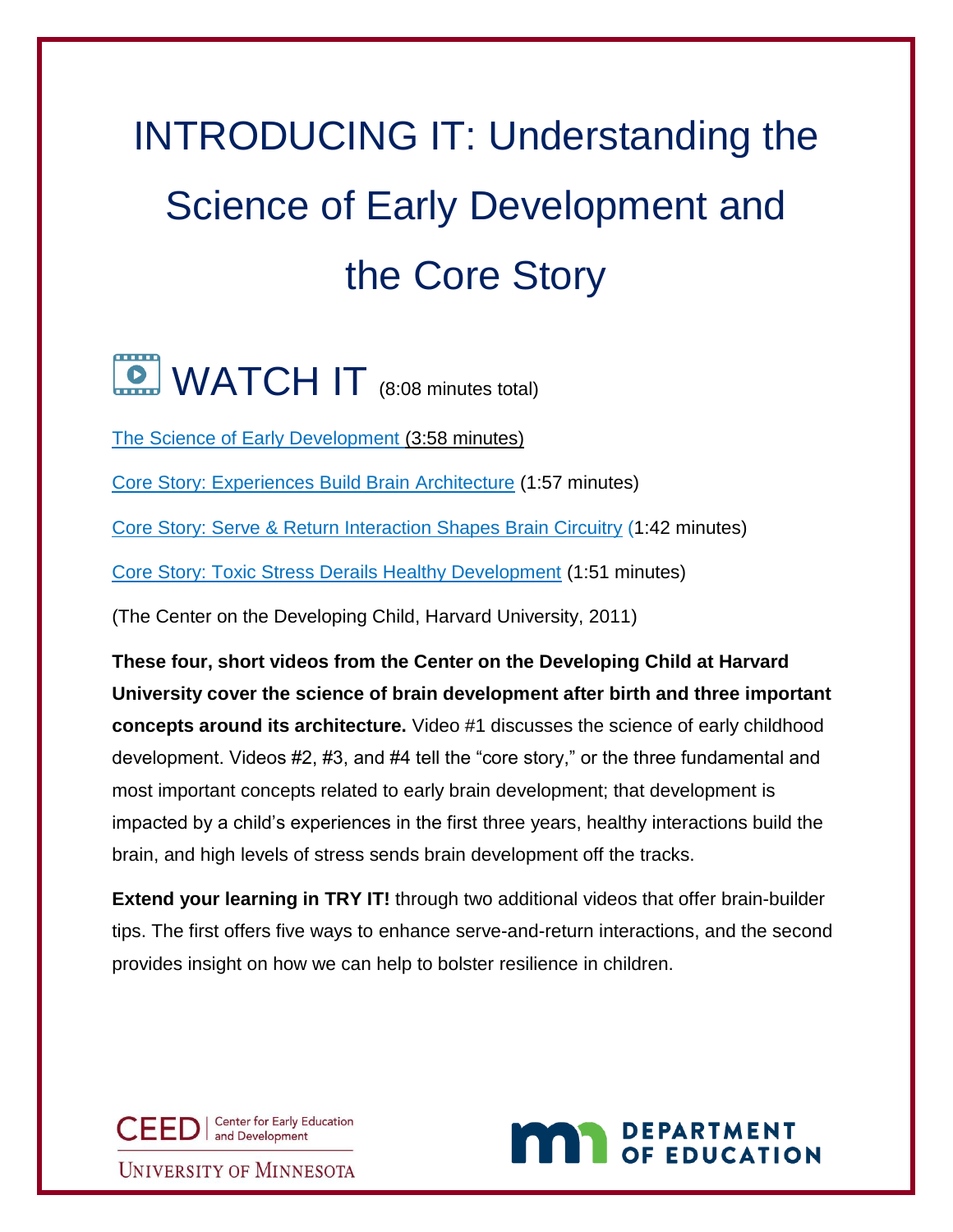

Here are the **important ideas** this resource offers:

#### Video #1 – The Science of Early Development

- Many areas of research show that our experiences even before birth (i.e., prenatally) and on into the first three years of life shape our ability to learn, and our physical and mental health.
- The brain develops from the bottom up basic circuits that help us with basic skills develop first. More complex circuits that enable us to do more complex things develop as we get older.
- Our brains come biologically ready and expecting to learn through experience. The quality of our experiences of the caregiving relationship is the foundation.
- We develop through a combination of genetics and our initial experiences with caregiving adults.
- "Serve and return" is the term for back and forth interactions young children have with adults. This establishes a child's social and emotional development and future learning.
- The brain's different areas will be better connected to one another with supportive serve and return.
- $\bullet$  Stress can get in the way of the brain's ability to be interconnected cognitive development (i.e., a child's ability to think, explore, and figure things out) is dependent upon social and emotional development.
- The circuitry of the brain builds through experiences, where new experiences build on previous experiences.
- Stress has three levels positive, tolerable, and toxic.
	- o Positive stress is the body experiencing brief, temporary stress.
	- $\circ$  Tolerable stress is when the body experiencing serious stress, but it is buffered by positive relationships.
	- o Toxic stress is experiencing serious prolonged stress without the protection of a positive relationship.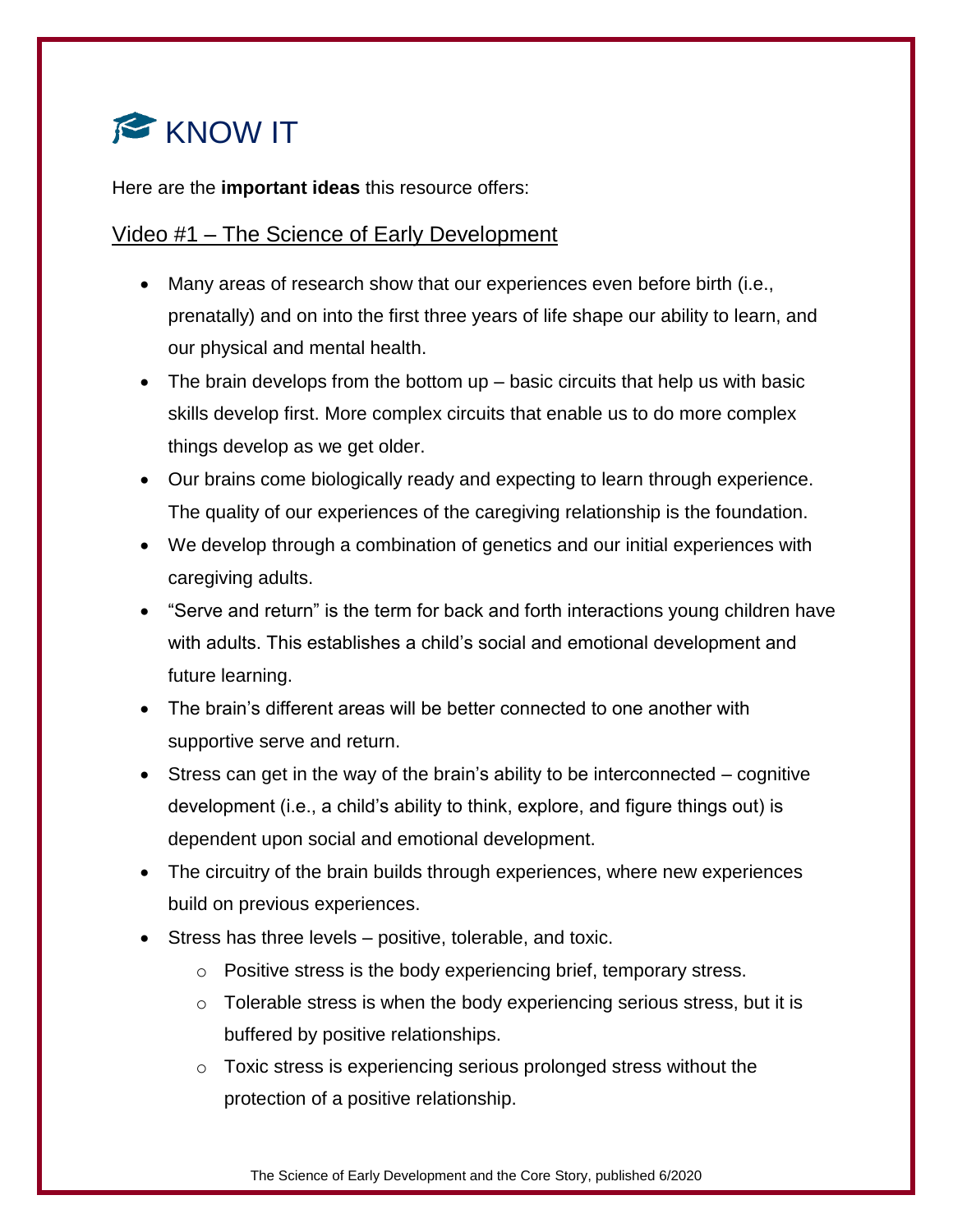- Early exposure to toxic stress increases the likelihood of learning, emotional and physical problems throughout life.
- Brains are more flexible in the early years, which is why early childhood education is so important!

#### Video #2 – Core Story: Experiences Build Brain Architecture

- Experiences shape the brain's development.
- Genes give the brain its **potential**, or the blueprint, for development. Experiences shape the **process** of how it develops. This will affect future learning, behavior, and physical health.
- Circuits and neural connections or pathways grow and develop rapidly the first three years – the more they are used, the stronger the pathway
- Experiences and environment tells the brain which connections to make, and which connections to let fade away.
- Strong connections help the brain to connect to its different areas. The areas are separate but are interconnected – one area depends upon the other to function properly.

#### Video #3 – Core Story: Serve & Return Interaction Shapes Brain Circuitry

- Serve and return is key to the brain's circuitry and how connections develop.
- Young children instinctively serve through babbling, facial expressions, and gestures.
- Adults return babies' behavior by providing direct and meaningful responses to the child.
- Supportive interactions support the brain's development. When a child's "serve" isn't responded to, the connection begins to fade.
- Consistent and supportive responses to a child's efforts for interaction build the brain's foundation for all the learning, behavior, and health to come.

#### Video #4 - Core Story: Toxic Stress Derails Healthy Development

Learning to deal with stress is a part of healthy development.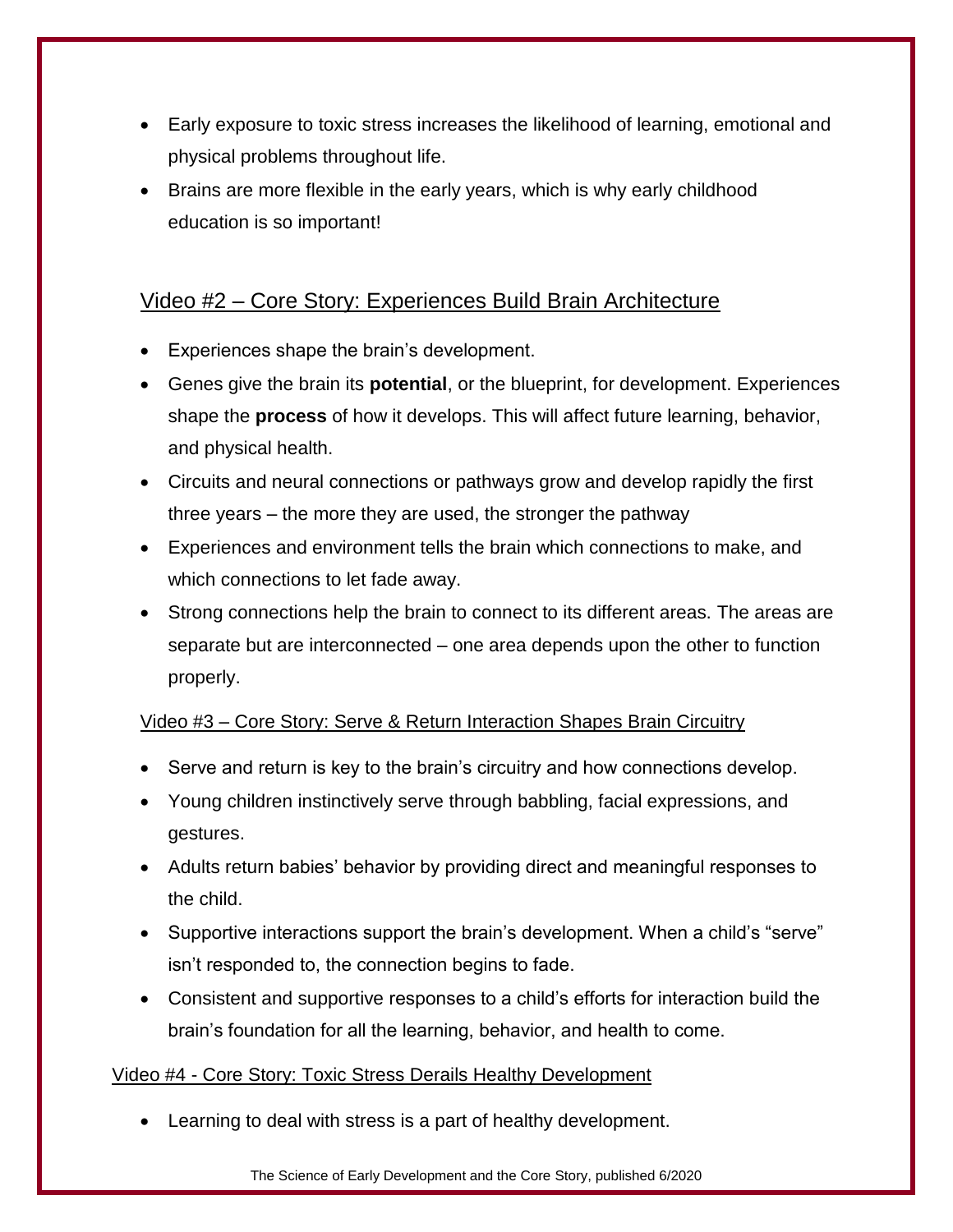- The body's stress system is activated when experiencing stress.
- Supportive interactions help the stress response system to return to normal. Without this, the response system stays activated.
- When the response system stays activated for long periods of time, the body and brain are exposed to harmful stress hormone levels. This is toxic stress.
- Without help to turn off the stress, the stress response system learns to stay on high alert.
- Being on high alert all the time weakens important areas of brain's circuitry and its ability to be interconnected.
- Toxic stress can be avoided if we makes sure that children's environments are stable, nurturing, and engaging.

### **RECALL IT**

Let's see what you learned from this resource! **Choose the answer from choices provided. The answers are at the end the guide.**

- 1. Healthy brain development impacts our mental health, our physical health, and all our \_\_\_\_\_\_\_ over the course of a lifetime.
- a) friendships b) employment c) experiences d) learning
- 2. The three areas of stress are positive, tolerable and \_\_\_\_\_\_\_\_ stress.
- a) intolerable b) negative c) toxic d) activating
- 3. The brain's blueprint, or potential for development, is determined through:
- a) experiences b) birth weight c) genetics d) stress
- 4. The process through which the brain is shaped is determined through:
- a) birth weight b) genetics c) stress d) experiences
- 5. Strong connections in the brain are made through the process known as:

The Science of Early Development and the Core Story, published 6/2020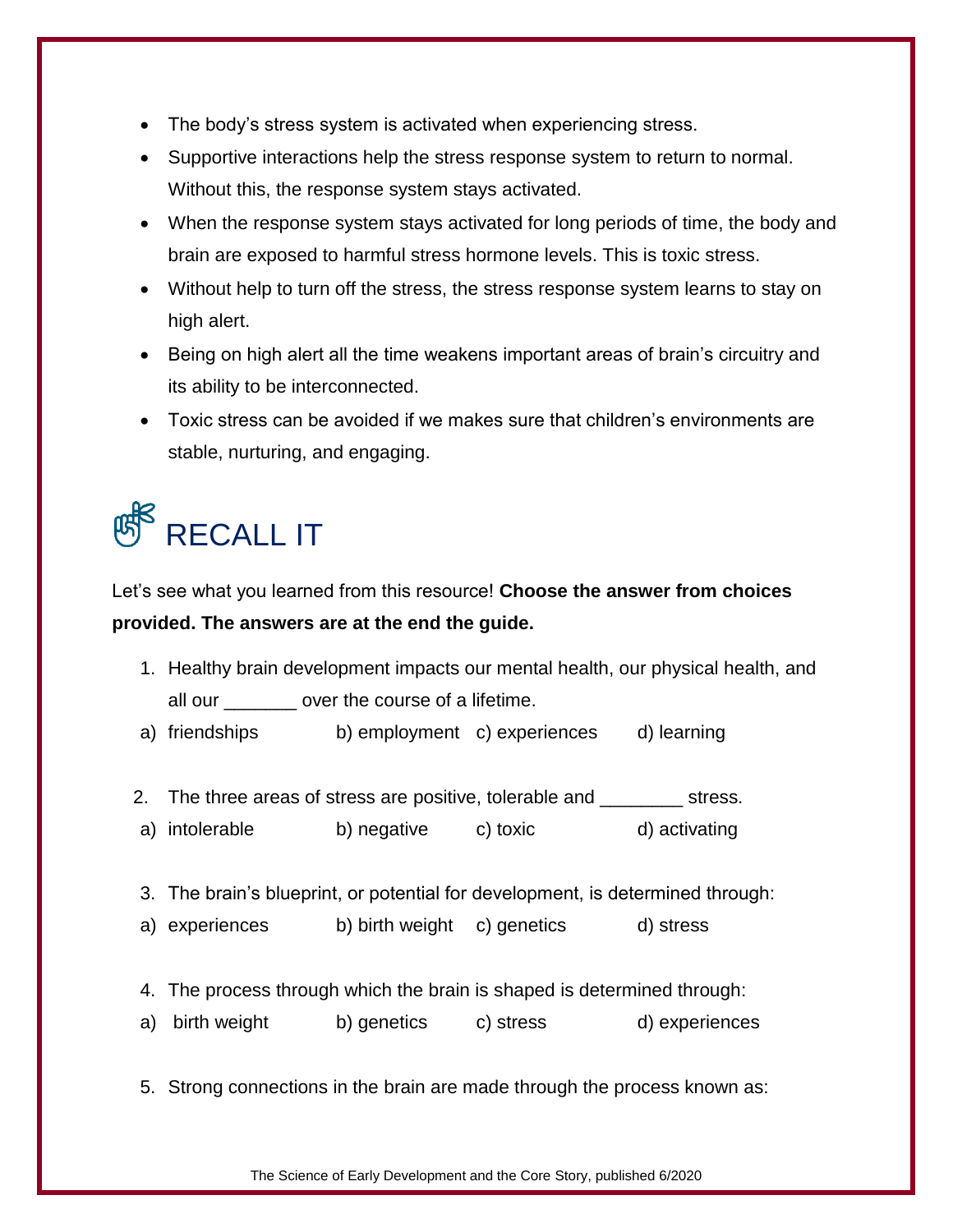- a) Serve and return b) pruning c) positive stress d) stress response system
- 6. Engaging, nurturing and stable relationships protect brains from the impact of:
- a) exposure to violence b) poverty c) parental substance abuse d) all



Take a few minutes to consider these questions. If you want to, write your thoughts down.

- 1. What information in these four videos was surprising or new to you? Has this new information changed anything in how you think about the development of the children in your care? If so, what? Will it impact how you respond to the children in your care? Why or why not?
- 2. Think about what we learned from these videos about how stress impacts the brain and how the brain needs to be interconnected for learning and behavior to be supported. Now think about when a young child shows you a challenging behavior and your response to it. Has anything in your thinking changed? If so, what changed?

### 厚 TRY IT!

Here are some ideas to try:

- Would you like to learn ideas on how to build supportive responses to young children, based on their age? Look **Handout #1 - One on One Time**,
- This resource talks about warm and responsive interactions with children. These responsive interactions are also known as "serve and return." Watch the 5 Steps for [Brain Building Serve and Return](https://developingchild.harvard.edu/science/key-concepts/executive-function/) video on serve and return to see what it looks like and how to do it yourself!